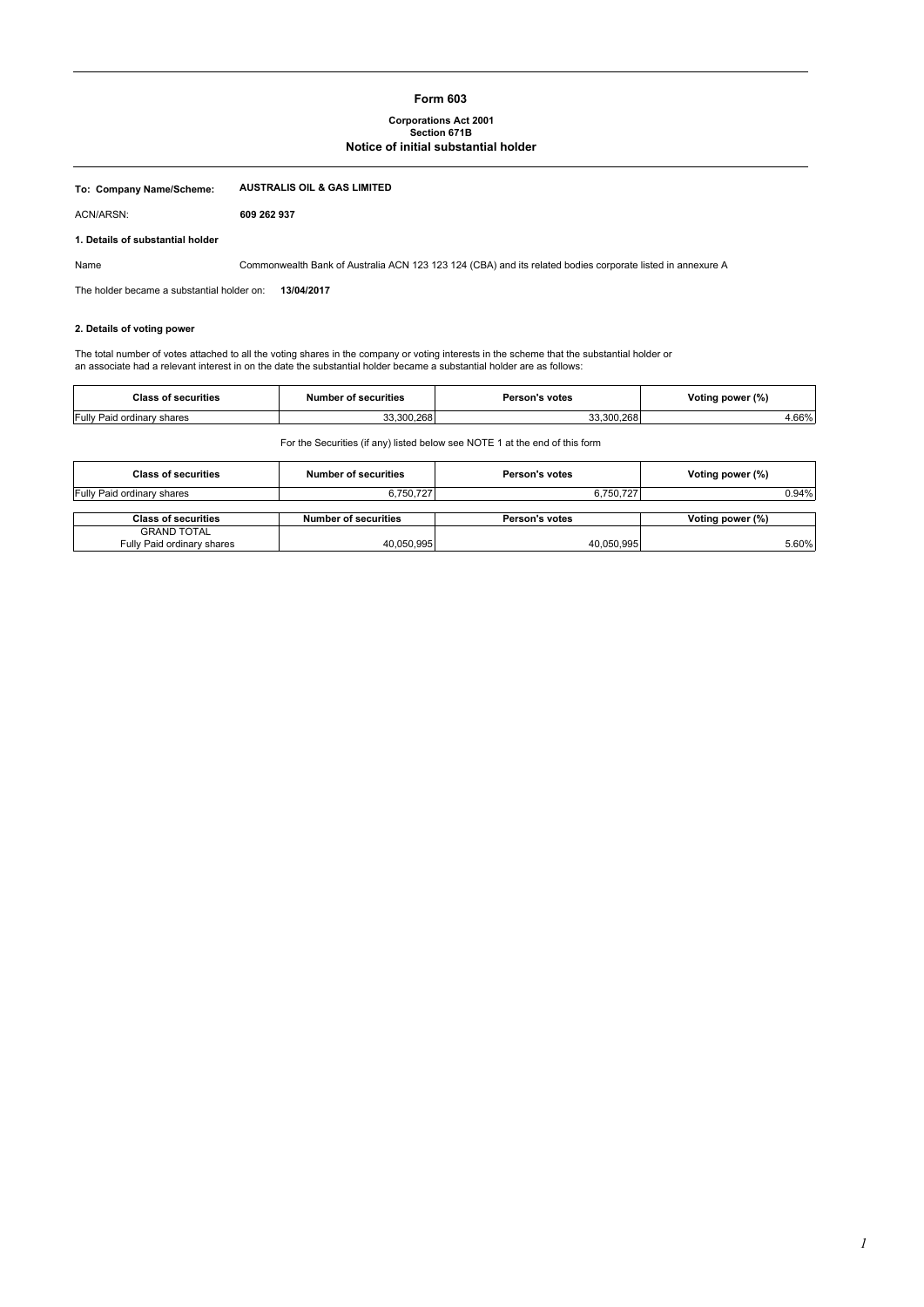### **3. Details of relevant interests**

The nature of the relevant interest the substantial holder or an associate had in the following voting securities on the date the substantial holder became a substantial holder are as follows:

| <b>Holder of relevant interest</b>                                                             | Nature of relevant interest                                                                                                                                                                                                                                                                                                                                                                                                                                                                                                                                                                                                                                                                                                                                                                                                                                                                                                                                                                                                                                                                                                                                                                                                                                                                                                                                                                                                                                             | <b>Class and number of securities</b> |
|------------------------------------------------------------------------------------------------|-------------------------------------------------------------------------------------------------------------------------------------------------------------------------------------------------------------------------------------------------------------------------------------------------------------------------------------------------------------------------------------------------------------------------------------------------------------------------------------------------------------------------------------------------------------------------------------------------------------------------------------------------------------------------------------------------------------------------------------------------------------------------------------------------------------------------------------------------------------------------------------------------------------------------------------------------------------------------------------------------------------------------------------------------------------------------------------------------------------------------------------------------------------------------------------------------------------------------------------------------------------------------------------------------------------------------------------------------------------------------------------------------------------------------------------------------------------------------|---------------------------------------|
| <b>Commonwealth Bank Officers</b><br>Superannuation Corporation Pty Limited<br>ACN 074 519 798 | Relevant interest under paragraph $608(1)(b)$ and/or<br>$608(1)(c)$ of the Corporations Act 2001 (Cth), being a<br>relevant interest arising from having the power to<br>control the exercise of the right to vote attached to<br>securities and/or to control the exercise of the power to<br>dispose of securities in its capacity as trustee for the<br>Officers' Superannuation Fund. In addition, if any<br>OTC derivatives, warrants or other securities (other<br>than ordinary shares or ordinary units (as applicable))<br>are referred to below in this row, the relevant interest<br>in respect of those securities arises under subsection<br>608(8) being an accelerated relevant interest held in<br>the same capacity.                                                                                                                                                                                                                                                                                                                                                                                                                                                                                                                                                                                                                                                                                                                                   | 5,061,138 Fully paid ordinary shares  |
| Colonial First State Asset Management<br>(Australia) Limited ACN 114 194 311                   | Relevant interest under paragraph $608(1)(b)$ and/or<br>$608(1)(c)$ of the Corporations Act 2001 (Cth), being a<br>relevant interest arising from having the power to<br>control the exercise of the right to vote attached to<br>securities and/or to control the exercise of the power to<br>dispose of securities in its capacity as investment<br>manager (as provided for under its investment<br>mandates). In addition, if any OTC derivatives,<br>warrants or other securities (other than ordinary shares<br>or ordinary units (as applicable)) are referred to below<br>in this row, the relevant interest in respect of those<br>securities arises under subsection 608(8) being an<br>accelerated relevant interest held in the same capacity.                                                                                                                                                                                                                                                                                                                                                                                                                                                                                                                                                                                                                                                                                                              | 28,239,130 Fully paid ordinary shares |
| Colonial First State Investments Limited<br>(Note 1) ACN 002 348 352                           | Relevant interest under paragraph $608(1)(b)$ and/or<br>$608(1)(c)$ of the Corporations Act 2001 (Cth), being a<br>relevant interest arising from having the residual<br>power to control the exercise of the right to vote<br>attached to securities and/or to control the exercise of<br>the power to dispose of securities in its capacity as a<br>responsible entity of a managed investment scheme<br>(which managed investment scheme is not managed<br>by either Colonial First State Investments Limited or a<br>related body corporate). In addition, if any OTC<br>derivatives, warrants or other securities (other than<br>ordinary shares or ordinary units (as applicable)) are<br>referred to below in this row, the relevant interest in<br>respect of those securities arises under subsection<br>608(8) being a residual accelerated relevant interest<br>held in the same capacity. Colonial First State<br>Investments Limited has authorised the manager of<br>each such managed investment scheme to exercise the<br>powers referred to in paragraph $608(1)(b)$ and/or<br>$608(1)(c)$ of the Corporations Act 2001 (Cth) in<br>relation to those securities managed by the manager to<br>the exclusion of Colonial First State Investments<br>Limited except for provisions allowing Colonial First<br>State Investments Limited to terminate the agreement<br>with the manager or to exercise those powers where<br>the agreement is terminated. | 6,750,727 Fully paid ordinary shares  |
| <b>Colonial First State Investments Limited</b><br>ACN 002 348 352                             | Relevant interest under paragraph $608(1)(b)$ and/or<br>$608(1)(c)$ of the Corporations Act 2001 (Cth), being a<br>relevant interest arising from having the power to<br>control the exercise of the right to vote attached to<br>securities and/or to control the exercise of the power to<br>dispose of securities in its capacity as a responsible<br>entity of a managed investment scheme (which<br>managed investment scheme is managed by Colonial<br>First Statement Investments Limited or a related body<br>corporate). In addition, if any OTC derivatives,<br>warrants or other securities (other than ordinary shares<br>or ordinary units (as applicable)) are referred to below<br>in this row, the relevant interest in respect of those<br>securities arises under subsection 608(8) being an<br>accelerated relevant interest held in the same capacity.                                                                                                                                                                                                                                                                                                                                                                                                                                                                                                                                                                                              | 34,989,857 Fully paid ordinary shares |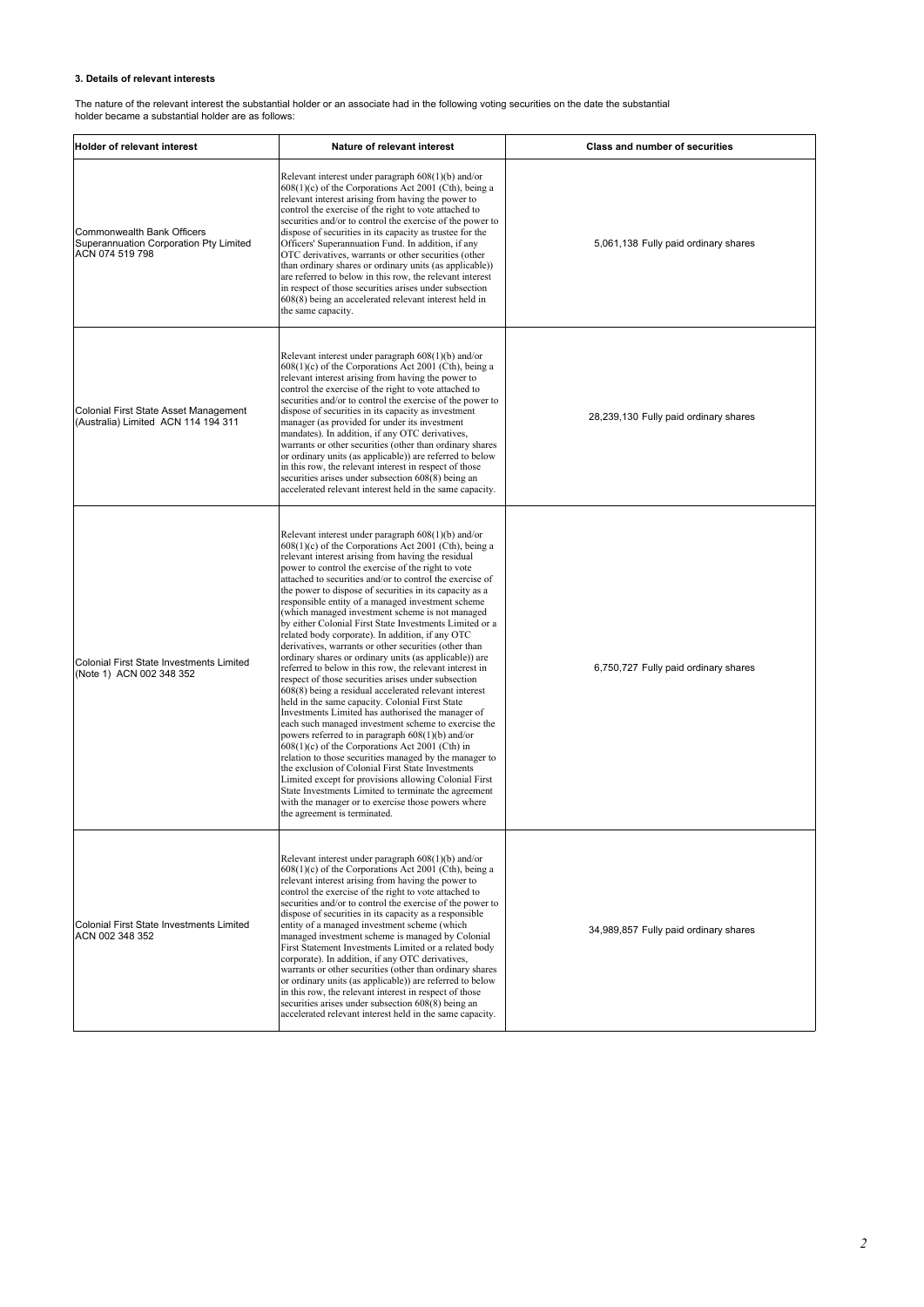## **4. Details of present registered holders**

The persons registered as holders of the securities referred to in paragraph 3 above are as follows:

| <b>Holder of relevant</b><br>linterest                                                  | Registered holder of<br>securities                  | Person entitled to be<br>registered as holder | Class and number of securities |
|-----------------------------------------------------------------------------------------|-----------------------------------------------------|-----------------------------------------------|--------------------------------|
| Commonwealth Bank Officers<br>Superannuation Corporation Pty Limited<br>ACN 074 519 798 | <b>Citicorp Nominees Pty Limited</b><br>(Australia) |                                               | 5,061,138 Fully paid ordinary  |
| Colonial First State Asset Management<br>(Australia) Limited ACN 114 194 311            | <b>Citicorp Nominees Pty Limited</b><br>(Australia) |                                               | 28,239,130 Fully paid ordinary |
| Colonial First State Investments Limited<br>(Note 1) ACN 002 348 352                    | <b>Citicorp Nominees Pty Limited</b><br>(Australia) |                                               | 6,750,727 Fully paid ordinary  |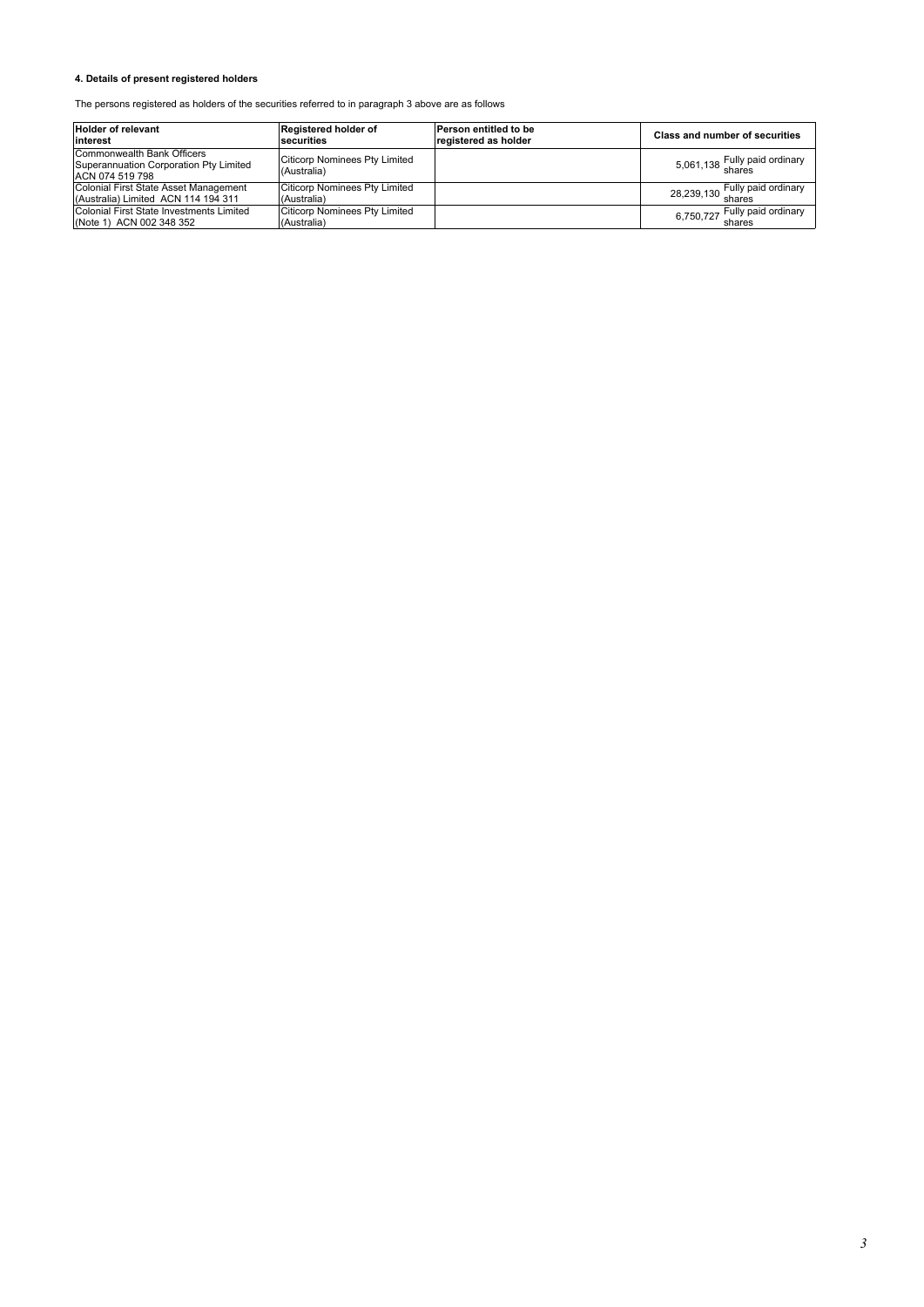#### **5. Consideration**

The consideration paid for each relevant interest referred to in paragraph 3 above, and acquired in the four months prior to the day that the substantial holder became a substantial holder is as follows:

| <b>Holder of relevant</b><br>interest | Date of acquisition | <b>Consideration</b> |          | <b>Class and number of securities</b> |
|---------------------------------------|---------------------|----------------------|----------|---------------------------------------|
|                                       |                     | Cash                 | Non-cash |                                       |
| See annexure B to this notice         |                     |                      |          |                                       |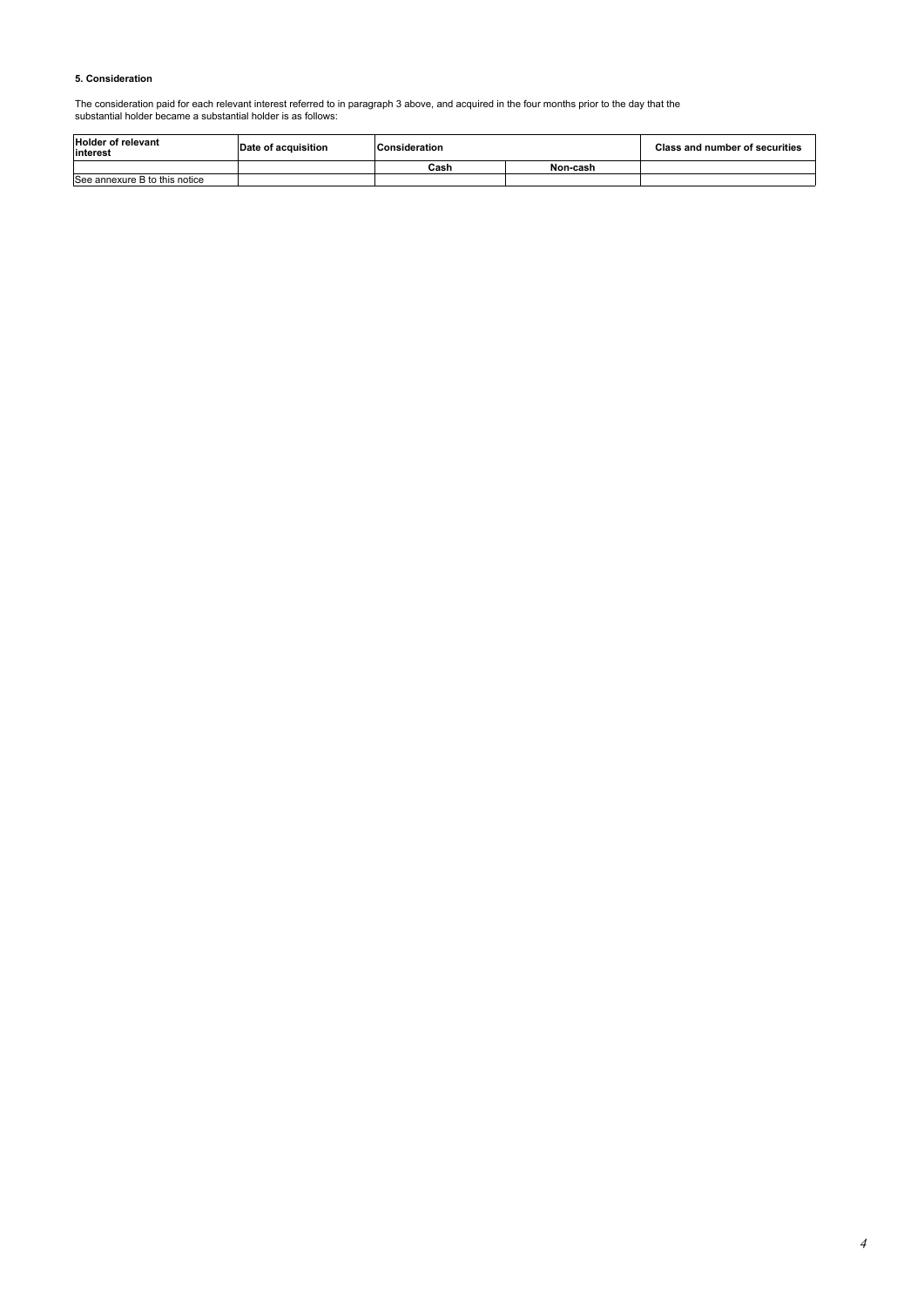## **6. Associates**

The reasons the persons named in paragraph 3 above are associates of the substantial holder are as follows:

| Name and ACN/ARSN (if applicable)                                       |                 | Nature of association                                                                                           |  |
|-------------------------------------------------------------------------|-----------------|-----------------------------------------------------------------------------------------------------------------|--|
| Commonwealth Bank Officers<br>Superannuation Corporation Pty<br>Limited | ACN 074 519 798 | A direct wholly-owned subsidiary, and therefore related body corporate, of Commonwealth Bank of<br>Australia    |  |
| Colonial First State Asset<br>Management (Australia) Limited            | ACN 114 194 311 | An indirect wholly-owned subsidiary, and therefore related body corporate, of Commonwealth Bank<br>of Australia |  |
| Colonial First State Investments<br>Limited                             | ACN 002 348 352 | An indirect wholly-owned subsidiary, and therefore related body corporate, of Commonwealth Bank<br>of Australia |  |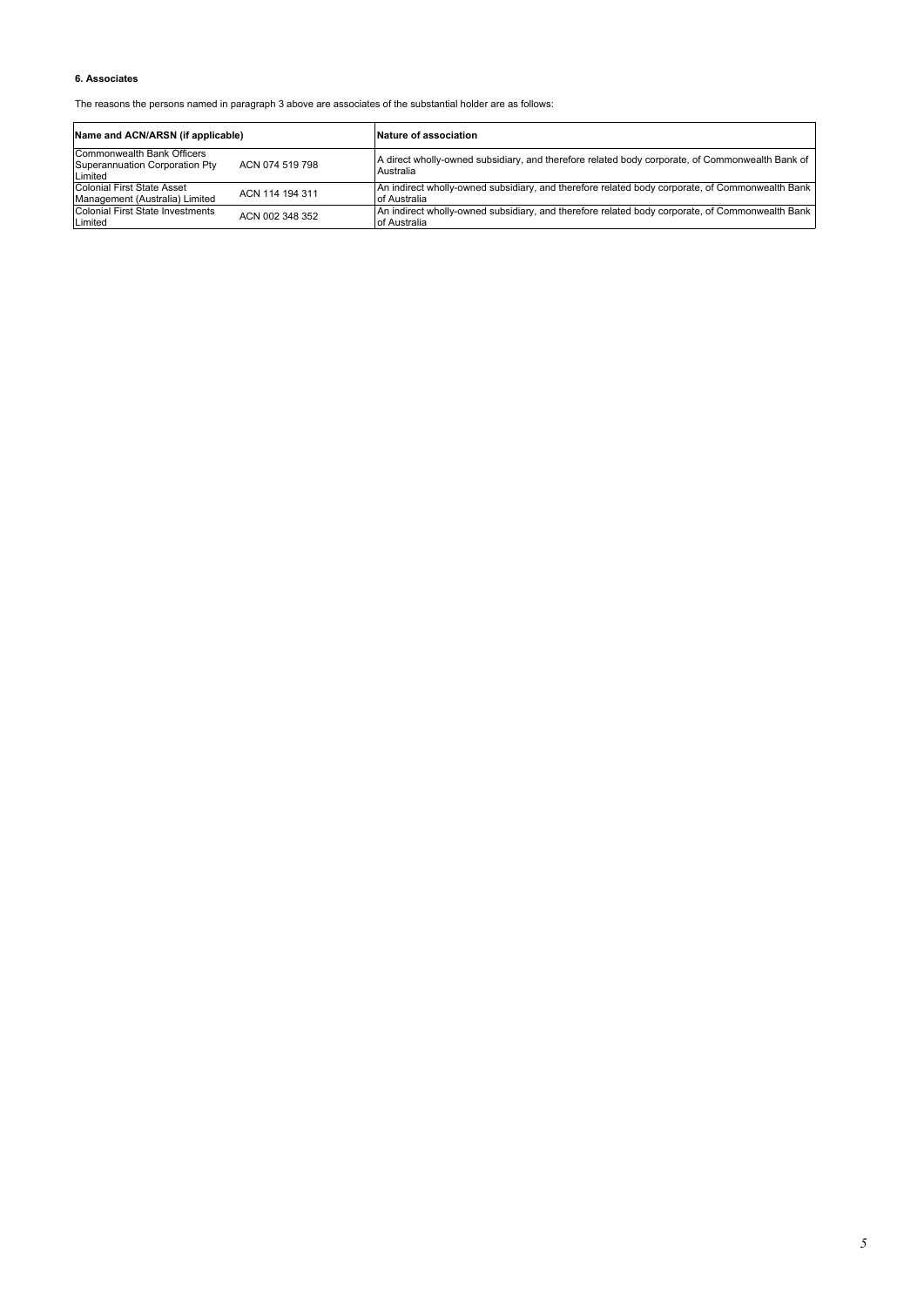## **7. Addresses**

The addresses of persons named in this form are as follows:

| Name                                                                                 | <b>Address</b>                                                        |
|--------------------------------------------------------------------------------------|-----------------------------------------------------------------------|
| Commonwealth Bank Officers Superannuation Corporation Pty<br>Limited ACN 074 519 798 | Level 11 Tower 1, 201 Sussex St Sydney NSW 2001                       |
| Colonial First State Asset Management (Australia) Limited ACN<br>114 194 311         | Ground Floor Tower 1, 201 Sussex Street, Sydney, NSW, 2000, Australia |
| Colonial First State Investments Limited ACN 002 348 352                             | Ground Floor Tower 1, 201 Sussex Street, Sydney, NSW, 2000, Australia |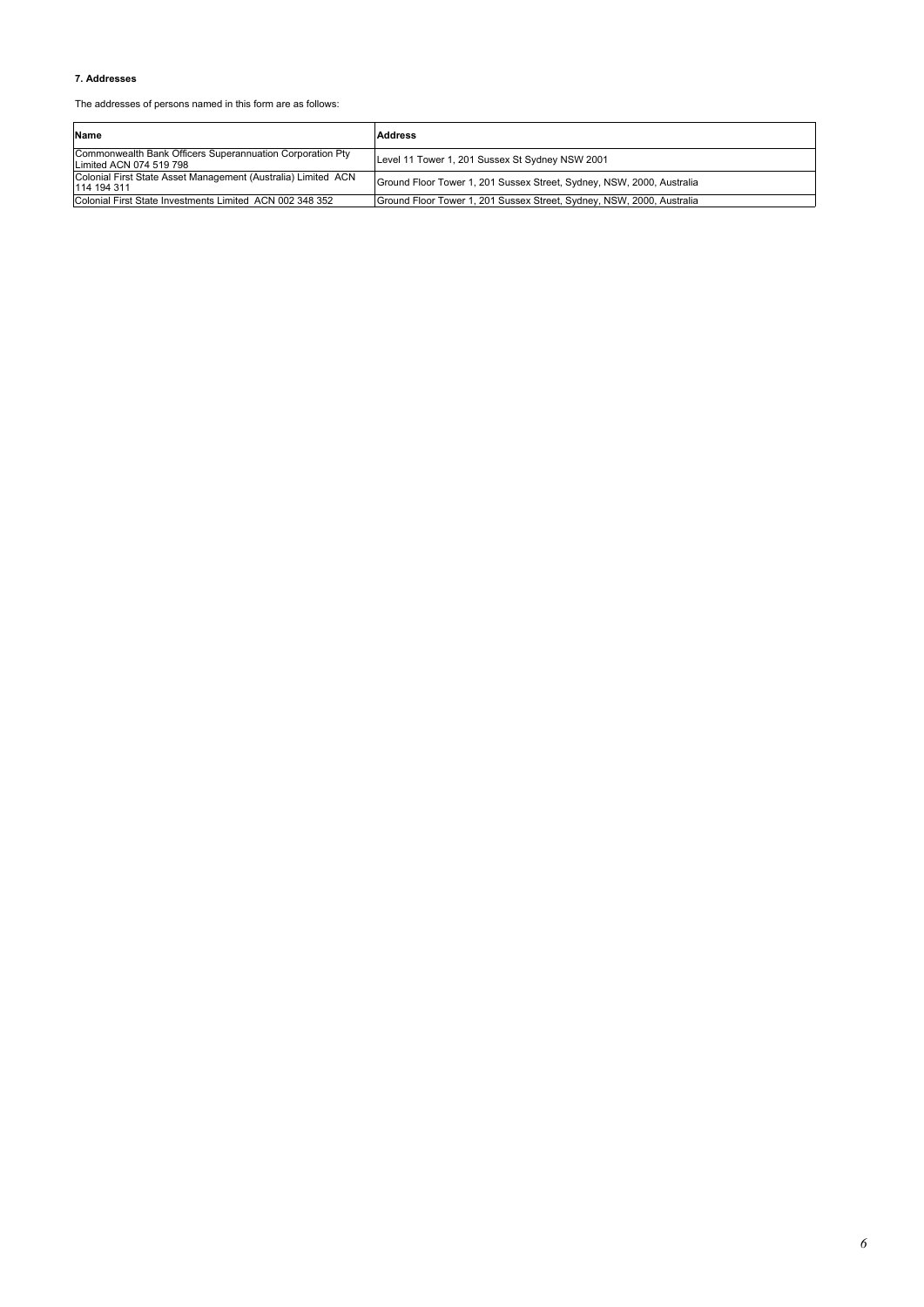#### **8. Signature**

NOTE 1--(This note is relevant to section 2,3,4 and 5) The relevant interests in these securities:

- a) are/were held by Colonial First State Investments Limited (CFS) as responsible entity of the specified registered managed investment schemes and relate(d) to holdings in connection with the Colonial First State First Ch
- b) are/were held by or for the benefit of specified index funds where the funds have an objective of maintaining a portfolio tracking error less than 0.5% per annum. ASIC has granted certain relief to Comporate for these h

llare  $191$ am

Clare McManus - Company Secretary

Dated the 19 day of April 2017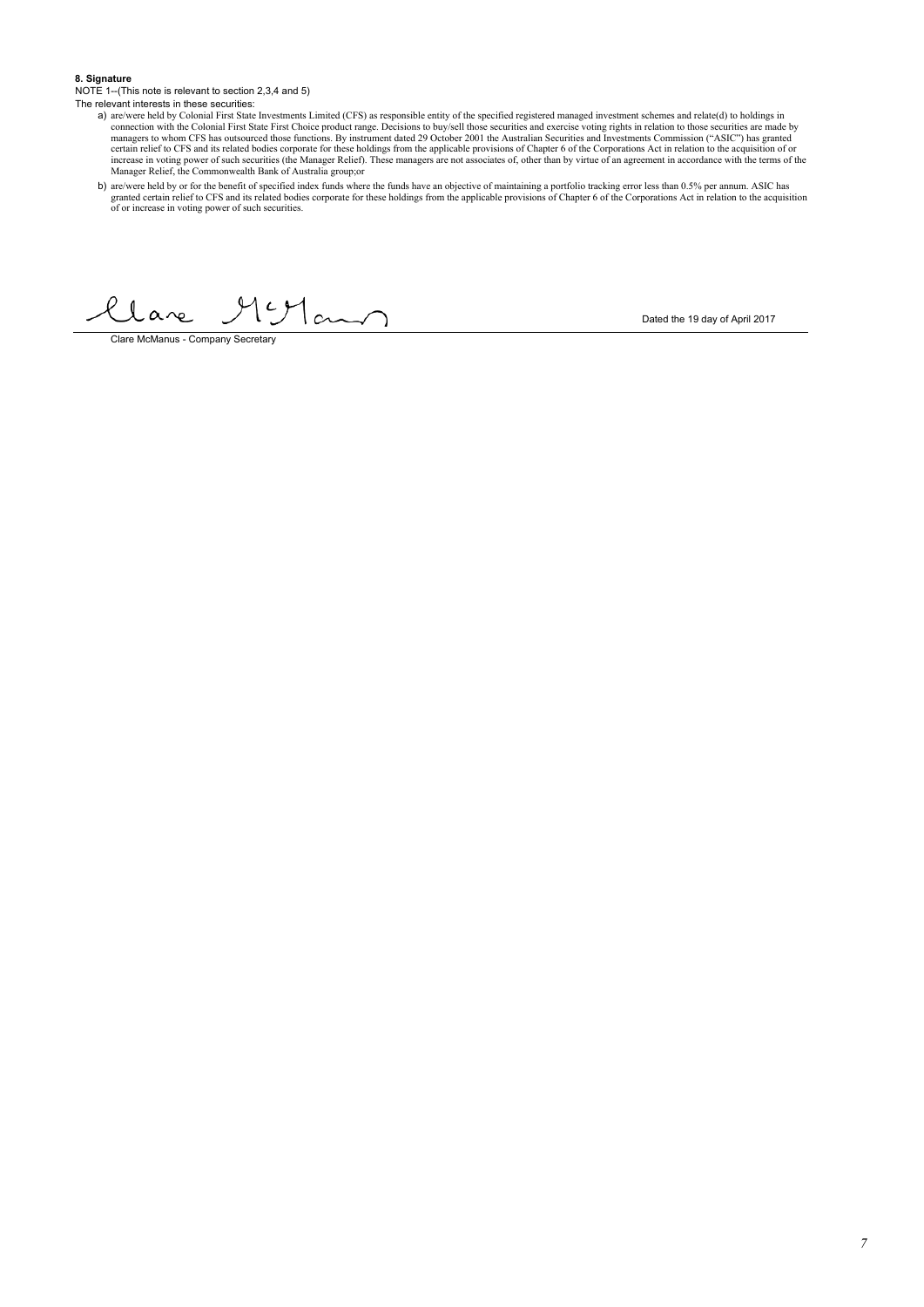#### **Annexure A**

Clare Muyland

Clare McManus Company Secretary Dated the 19/04/2017

#### **SCHEDULE**

AEGIS CORRECTIONAL PARTNERSHIP PTY LTD AEGIS LIMITED AHL HOLDINGS PTY LIMITED ALTONA V6 PTY LIMITED ASB BANK LIMITED ASB CAPITAL LIMITED (NZX-ASBPA) ASB CAPITAL NO.2 LIMITED (NZX-ASBPB) ASB FINANCE LIMITED ASB FUNDING LIMITED ASB GROUP (LIFE) LIMITED ASB GROUP INVESTMENTS LIMITED ASB HOLDINGS LIMITED ASB MANAGEMENT SERVICES LIMITED ASB NOMINEES LIMITED ASB SECURITIES LIMITED ASKLEPIOS LIMITED ASPIRE SCHOOLS FINANCING (QLD) PTY LIMITED ASPIRE SCHOOLS HOLDINGS (QLD) PTY LIMITED AUSIEX NOMINEES PTY LIMITED AUSTRALIAN INVESTMENT EXCHANGE LIMITED AVANTEOS INVESTMENTS LIMITED AVANTEOS PTY LTD BANK OF HANGZHOU CO. LTD BANKWEST FOUNDATION LIMITED BDELTA VESSEL NO 1 PTY LTD BDELTA VESSEL NO 2 PTY LTD BDELTA VESSEL NO 3 PTY LTD BDELTA VESSEL NO 4 PTY LTD BOCOMMLIFE INSURANCE COMPANY LIMITED BOND INVESTMENTS NO 1 LIMITED BOND INVESTMENTS UK LIMITED BW FINANCIAL ADVICE LIMITED BW SECURITISATION MANAGEMENT PTY LTD BWA GROUP SERVICES PTY LTD BWA INTELLECTUAL PROPERTY HOLDINGS LIMITED CAPITAL 121 PTY LIMITED CARDS NZ LIMITED CBA (EUROPE) FINANCE LTD (IN LIQUIDATION) CBA A319 4624 PTY LIMITED CBA A319 4635 PTY LIMITED CBA A320 4077 PTY LTD CBA A320 4948 PTY LIMITED CBA A320 5156 PTY LIMITED CBA A320 5249 PTY LTD CBA A320 5289 PTY LTD CBA A320 5638 PTY LTD CBA A320 6749 PTY LIMITED CBA A320 AIRCRAFT NO1 PTY LTD CBA A330 1427 Pty Ltd CBA A330 1453 PTY LIMITED CBA AIR A320 2714 PTY LIMITED CBA AIR PTY LTD CBA ASSET FINANCE (NZ) LIMITED CBA ASSET HOLDINGS (NZ) LIMITED CBA B377 37091 PTY LTD CBA B738 39822 PTY LIMITED CBA B773 60333 PTY LIMITED CBA CAPITAL AUSTRALIA PTY LIMITED CBA CAPITAL HOLDINGS INC. CBA CAPITAL TRUST I CBA CAPITAL TRUST II CBA CORPORATE SERVICES (NSW) PTY LIMITED CBA CORPORATE SERVICES (VIC) PTY LIMITED CBA DIGITAL SOLUTIONS DEVELOPMENT COMPANY LIMITED CBA EUROPE LIMITED CBA FUNDING (NZ) LIMITED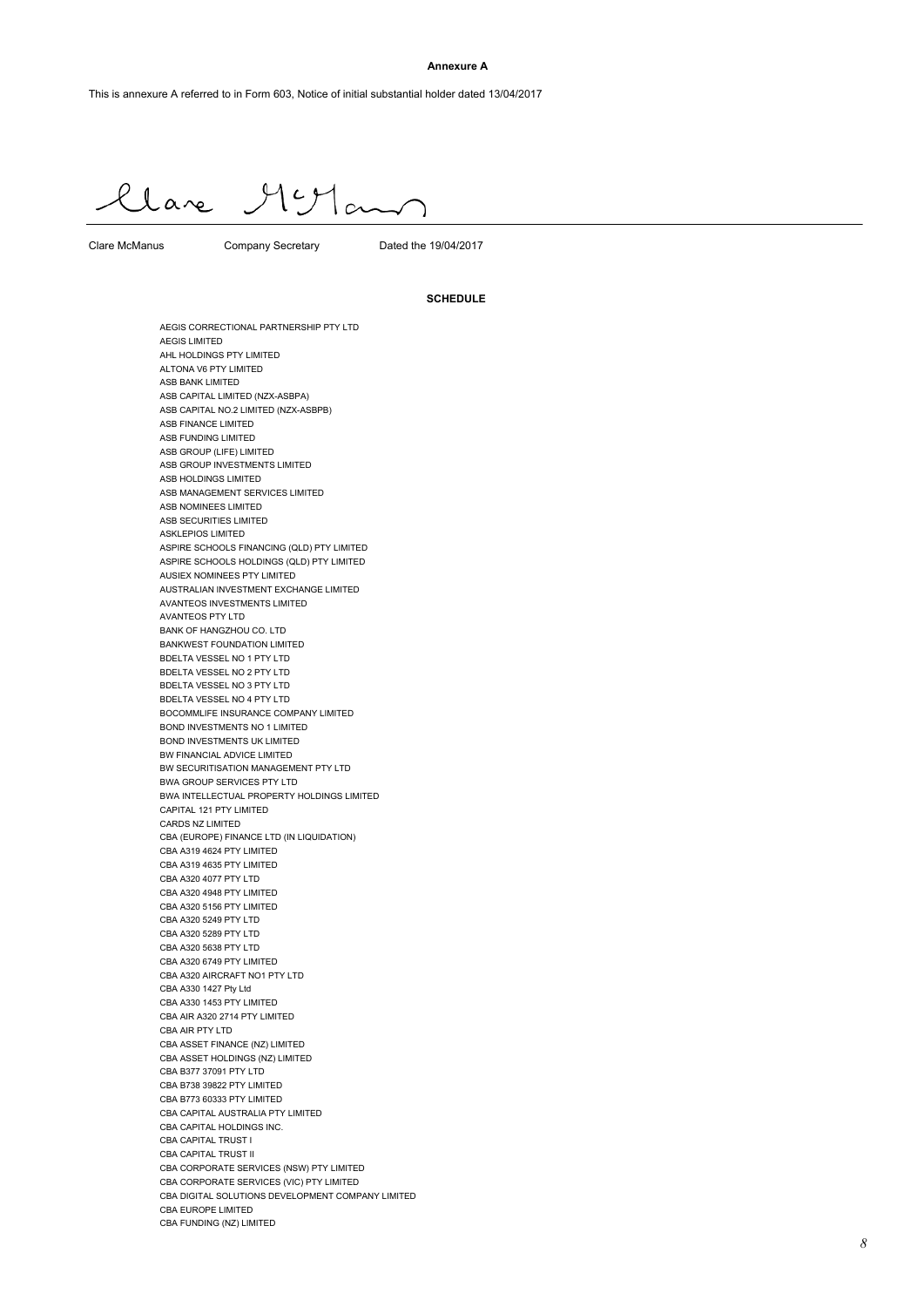CBA FUNDING TRUST I CBA INTERNATIONAL FINANCE PTY. LIMITED CBA INTERNATIONAL FINANCIAL SERVICES LIMITED (formerly known as COMMBANK MANAGEMENT CONSULTING (ASIA) COMPANY LIMITED) CBA INVESTMENTS (NO.4) LIMITED CBA MARKETS LIMITED CBA MTE RAIL COMPANY PTY LIMITED CBA NZ HOLDING LIMITED CBA RAIL & TRAM COMPANY PTY LIMITED CBA ROLLING STOCK COMPANY NO.1 PTY LIMITED CBA SA HOLDINGS PROPRIETARY LIMITED CBA SERVICES SINGAPORE PTE LTD (IN LIQUIDATION) CBA SPECIALISED FINANCING PTY LIMITED CBA STAFF COMMUNITY FUND LIMITED CBA USD FUNDING LIMITED CBA USD INVESTMENTS PTY LIMITED CBFC LEASING PTY. LIMITED CBFC LIMITED CBSA FOUNDATION NPC CFSPAI EUROPE CO LIMITED (formerly known as CFSPAI MALTA CO LIMITED) CFSPAI EUROPE HOLDCO LIMITED (formerly known as CFSPAI MALTA HOLDCO LIMITED) CHRISTMAS BREAK PTY LTD CHULLORA EQUITY INVESTMENT (NO 1) PTY LIMITED CHULLORA EQUITY INVESTMENT (NO 2) PTY LIMITED CHULLORA EQUITY INVESTMENT (NO 3) PTY LIMITED CIPL ARARAT PTY LTD CIPL SA SCHOOLS PTY LTD CISL (NO.1) PTY LIMITED CMG ASIA LIFE HOLDINGS LIMITED CMG ASIA PTY LTD CM-SOMERTON PTY. LTD. COLLATERAL LEASING PTY LTD COLONIAL FIRST STATE ASSET MANAGEMENT (AUSTRALIA) LIMITED COLONIAL FIRST STATE GROUP LIMITED COLONIAL FIRST STATE INFRASTRUCTURE HOLDINGS LIMITED COLONIAL FIRST STATE INFRASTRUCTURE MANAGERS (AUSTRALIA) PTY LTD COLONIAL FIRST STATE INVESTMENTS LIMITED COLONIAL FIRST STATE MANAGED INFRASTRUCTURE LIMITED COLONIAL HOLDING COMPANY LIMITED COLONIAL MUTUAL SUPERANNUATION PTY. LTD. COLONIAL SERVICES PTY LIMITED COMMBANK EUROPE LIMITED COMMBANK MANAGEMENT CONSULTING (SHANGHAI) COMPANY LIMITED COMMFOUNDATION PTY LIMITED COMMONWEALTH AUSTRALIA SECURITIES LLC COMMONWEALTH BANK OF AUSTRALIA COMMONWEALTH BANK OF AUSTRALIA (CHENG'AN) COUNTY BANK CO. LTD. COMMONWEALTH BANK OF AUSTRALIA (CIXIAN) COUNTY BANK CO. LTD COMMONWEALTH BANK OF AUSTRALIA (DENGFENG) COUNTY BANK CO. LTD COMMONWEALTH BANK OF AUSTRALIA (HANDANXIAN) COUNTY BANK CO. LTD. COMMONWEALTH BANK OF AUSTRALIA (JIYUAN) COUNTY BANK CO. LTD COMMONWEALTH BANK OF AUSTRALIA (LANKAO) COUNTY BANK CO. LTD COMMONWEALTH BANK OF AUSTRALIA (LUANCHENG) COUNTY BANK CO. LTD COMMONWEALTH BANK OF AUSTRALIA (MIANCHI) COUNTY BANK CO. LTD COMMONWEALTH BANK OF AUSTRALIA (SHEXIAN) COUNTY BANK CO. LTD COMMONWEALTH BANK OF AUSTRALIA (UK) STAFF BENEFITS SCHEME TRUSTEE COMPANY LIMITED COMMONWEALTH BANK OF AUSTRALIA (WEIXIAN) COUNTY BANK CO. LTD. COMMONWEALTH BANK OF AUSTRALIA (WENXIAN) COUNTY BANK CO. LTD COMMONWEALTH BANK OF AUSTRALIA (XINJI) COUNTY BANK CO. LTD COMMONWEALTH BANK OF AUSTRALIA (YICHUAN) COUNTY BANK CO. LTD COMMONWEALTH BANK OF AUSTRALIA (YONGCHENG) COUNTY BANK CO. LTD COMMONWEALTH BANK OF AUSTRALIA (YONGNIAN) COUNTY BANK CO. LTD COMMONWEALTH BANK OFFICERS SUPERANNUATION CORPORATION PTY LIMITED Commonwealth Custodial Services Pty Ltd COMMONWEALTH DEVELOPMENT BANK OF AUSTRALIA PTY LIMITED COMMONWEALTH FINANCIAL PLANNING LIMITED COMMONWEALTH INSURANCE HOLDINGS LIMITED COMMONWEALTH INSURANCE LIMITED COMMONWEALTH INVESTMENTS PTY LIMITED COMMONWEALTH PRIVATE LIMITED COMMONWEALTH SECURITIES LIMITED COMMWEALTH INTERNATIONAL HOLDINGS PTY LIMITED COMSEC NOMINEES PTY LIMITED CORE EQUITY SERVICES NOMINEES PTY LIMITED COUNT FINANCIAL LIMITED CRYSTAL AVENUE PTY LIMITED CTB AUSTRALIA LIMITED ELLAS CONTAINER SHIP COMPANY 1 PTY LIMITED ELLAS CONTAINER SHIP COMPANY 2 PTY LIMITED EMERALD HOLDING COMPANY PTY LIMITED EQUIGROUP HOLDINGS PTY LIMITED FINANCIAL WISDOM LIMITED FINCONNECT (AUSTRALIA) PTY LTD FIRST STATE CINDA FUND MANAGEMENT COMPANY LIMITED First State European Diversified Infrastructure Sarl

CBA FUNDING HOLDINGS PTY LTD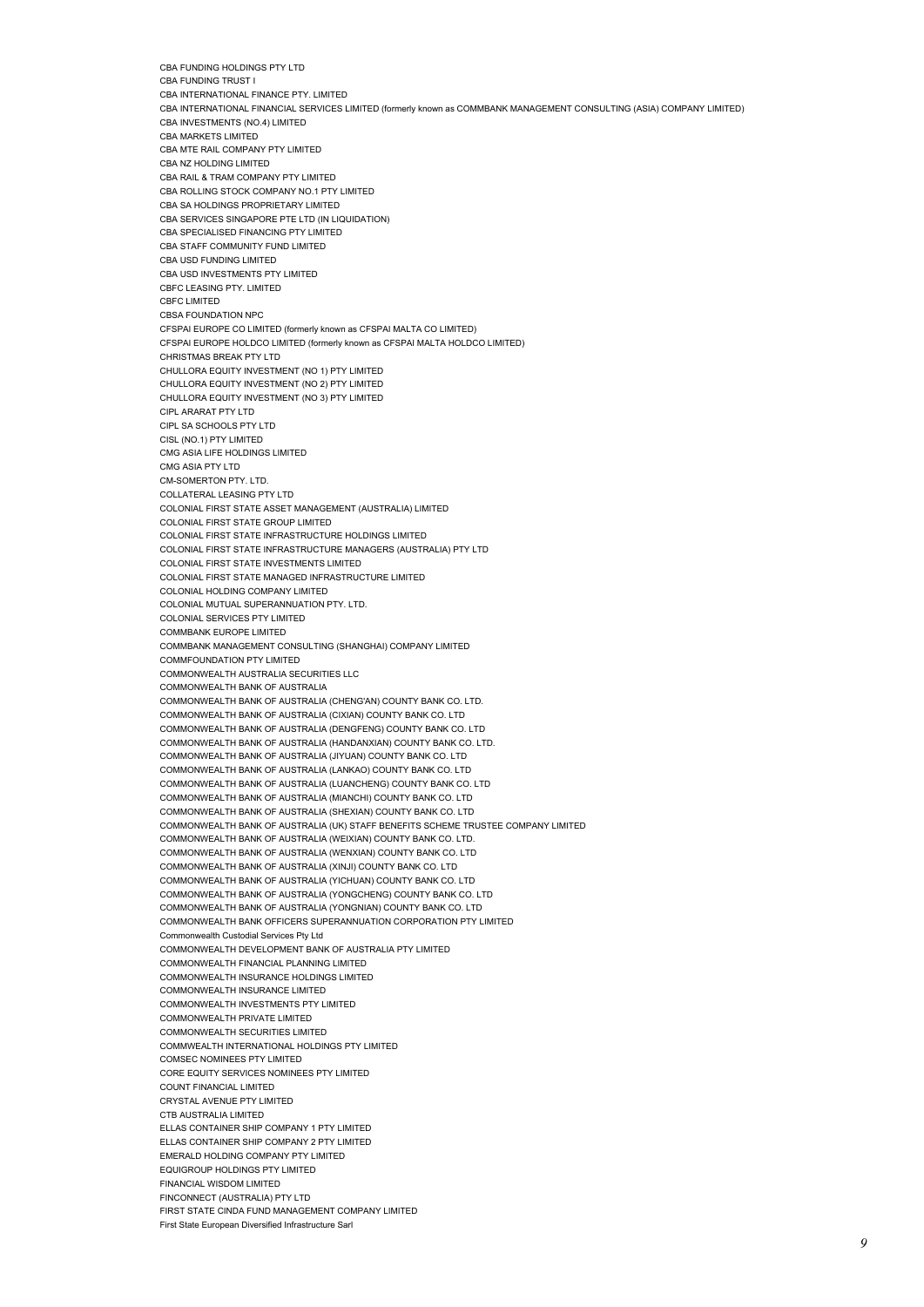First State Funds Plc First State Global Umbrella Fund Public Limited Company FIRST STATE INFRASTRUCTURE MANAGERS (INTERNATIONAL) LIMITED First State Investment Management (UK) Limited FIRST STATE INVESTMENT MANAGERS (ASIA) LIMITED First State Investment Services (UK) Limited FIRST STATE INVESTMENTS (HONG KONG) LIMITED FIRST STATE INVESTMENTS (JAPAN) LIMITED FIRST STATE INVESTMENTS (NZ) LIMITED FIRST STATE INVESTMENTS (SINGAPORE) First State Investments (UK Holdings) Limited First State Investments (UK) Limited FIRST STATE INVESTMENTS (US) LLC First State Investments Fund Management Sarl First State Investments GIP Management Sarl FIRST STATE INVESTMENTS HOLDINGS (SINGAPORE) LIMITED First State Investments ICVC First State Investments International Inc First State Investments International Limited FIRST STATE NOMINEES (HONG KONG) LIMITED FSIB LTD (formerly known as FIRST STATE INVESTMENTS (BERMUDA) LIMITED) FSIC Limited (formerly known as First State Investments (Cayman) Limited) GT USD FUNDING PTY LIMITED HAZELWOOD INVESTMENT COMPANY PTY LIMITED HOMEPATH PTY LIMITED INVERLOCH LEASING PTY LIMITED INVESTMENT CUSTODIAL SERVICES LIMITED INVESTORWEB.COM. PTY LIMITED IWL BROKING SOLUTIONS PTY LIMITED IWL PTY LIMITED JACQUES MARTIN ADMINISTRATION AND CONSULTING PTY LTD JACQUES MARTIN PTY. LTD. LOFT NO 1 PTY LIMITED LOFT NO 2 PTY LIMITED LOFT NO.3 PTY LIMITED MIS FUNDING NO.1 PTY LIMITED MORTGAGE HOLDING TRUST COMPANY LIMITED MTE DEBT VEHICLE PTY LTD MTE LESSOR 1 PTY LTD MTE LESSOR 2 PTY LTD MTE LESSOR 3 PTY LTD MTE LESSOR 4 PTY LTD MTE LESSOR 5 PTY LTD MTE NOMINEE PARTNER PTY LTD NETSHARE NOMINEES PTY LTD NEWPORT LIMITED NEWSHELF 1314 (PTY) LTD NEWSHELF 1315 (PTY) LTD NIMITZ NOMINEES PTY LIMITED ORE & OVERBURDEN PTY LIMITED PREFERRED CAPITAL PTY LIMITED PREMIUM ALTERNATIVE INVESTMENTS PTY LIMITED PREMIUM CUSTODY SERVICES PTY LTD PREMIUM PLANTATIONS PTY LIMITED PREMIUM PLANTATIONS SERVICES PTY LTD PT BANK COMMONWEALTH PT COMMONWEALTH LIFE PT FIRST STATE INVESTMENTS INDONESIA QILU BANK CO. LTD. REALINDEX INVESTMENTS PTY LIMITED RELIANCE ACHIEVER PTY LIMITED RESIDENTIAL MORTGAGE GROUP PTY LTD ROCK & RUBBLE (DEBT VEHICLE) PTY LIMITED ROCK & RUBBLE (EXISTING) PTY LIMITED ROCK & RUBBLE (NEW) PTY LIMITED SAF MINING NO.2 PTY LIMITED SAF Mining No1 Pty Limited SAFE NO1 PTY LTD SAFE NO19 PTY LIMITED SAFE NO<sub>2</sub> PTY LTD SAFE NO3 PTY LTD SAFE NO4 PTY LIMITED SAFE NO9 PTY LIMITED SAFE USD HOLDINGS PTY LTD SBN NOMINEES PTY. LIMITED SECURITISATION ADVISORY SERVICES PTY. LIMITED SECURITISATION MANAGEMENT SERVICES LIMITED SECURITY HOLDING INVESTMENT ENTITY LINKING DEALS LIMITED (Pending Deregistration 21/12/16) SENBARY PTY LIMITED SHARE DIRECT NOMINEES PTY LIMITED SHARE INVESTMENTS PTY LIMITED SI Holdings Limited SIF RAILWAY NO.1 PTY LIMITED (IN LIQUIDATION) SIF RAILWAY NO.2 PTY LIMITED (IN LIQUIDATION) SOVEREIGN ASSURANCE COMPANY LIMITED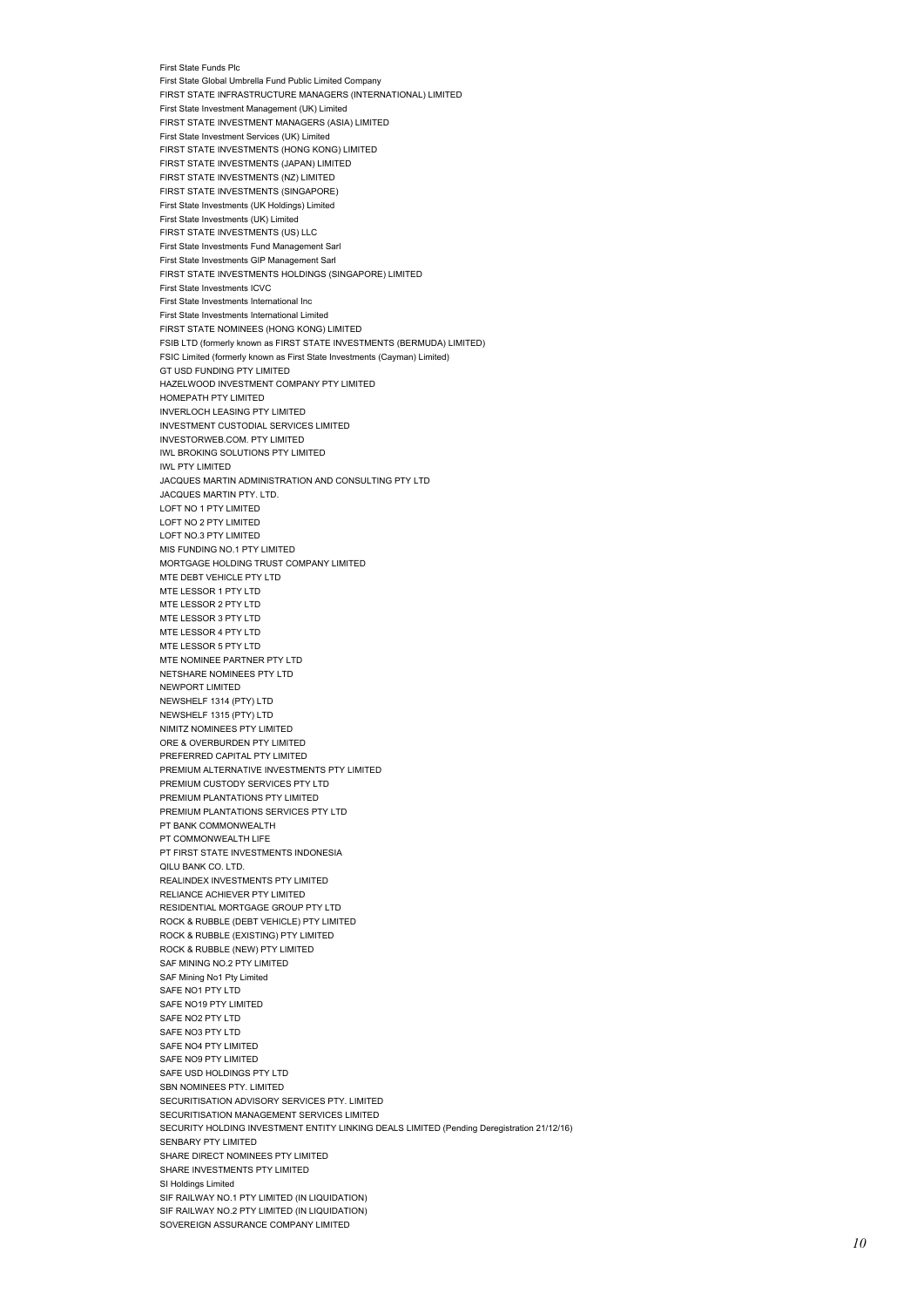SOVEREIGN SERVICES LIMITED SOVEREIGN SUPERANNUATION FUNDS LIMITED SOVEREIGN SUPERANNUATION TRUSTEES LIMITED ST ANDREW'S AUSTRALIA PTY LTD STATE NOMINEES LTD T.W. CUSTODIANS LIMITED TANKSTREAM RAIL (BY - 1) PTY LIMITED TANKSTREAM RAIL (BY - 2) PTY LIMITED TANKSTREAM RAIL (BY - 3) PTY LIMITED TANKSTREAM RAIL (BY - 4) PTY LIMITED TANKSTREAM RAIL (SW - 1) PTY LIMITED TANKSTREAM RAIL (SW - 2) PTY LIMITED TANKSTREAM RAIL (SW - 3) PTY LIMITED TANKSTREAM RAIL (SW - 4) PTY LIMITED TANKSTREAM RAIL (VICTORIA) PTY LIMITED THE COLONIAL MUTUAL LIFE ASSURANCE SOCIETY LIMITED TOTAL KEEN INVESTMENT LIMITED TYME CAPITAL PROPRIETARY LIMITED TYME INFIELD PROPRIETARY LIMITED (formerly know as EDGE FIELD MARKETING PROPRIETARY LTD) TYME INTELLECTUAL PROPERTIES PROPRIETARY LIMITED TYME INVESTMENTS PROPRIETARY LIMITED TYME TECHNICAL SOLUTIONS PROPRIETARY LIMITED VATOSCAN PROPRIETARY LIMITED VH-VZF PTY LTD VH-VZG PTY LTD VH-VZH PTY LTD VIETNAM INTERNATIONAL BANK (VIETNAM INTERNATIONAL COMMERCIAL JOINT STOCK BANK) VIPRO PTY LIMITED WESTSIDE PROPERTIES LIMITED